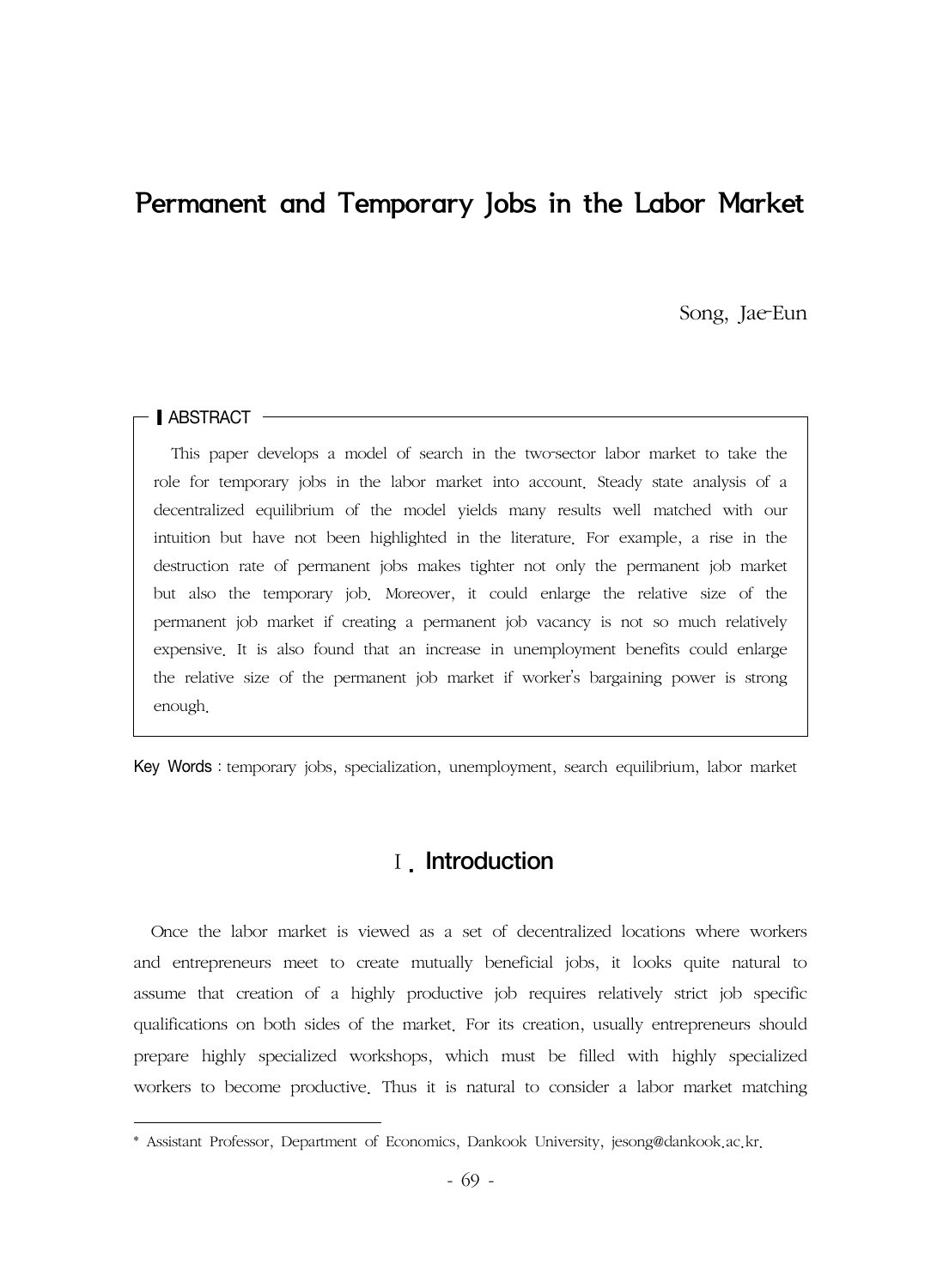model in which there exist different types of jobs each is indexed by a particular level of productivity positively correlated with the level of its matching difficulty. If an agent wants to form a productive match, he should first choose a target type before searching his counterparty. However, when we look over the entire labor market, it is also natural to assume that there exist low productivity jobs which require little job specific qualification. For an agent who wants to form a match that yields this kind of jobs, it is unnecessary to choose a target type.

To investigate the role for temporary jobs in the labor market, this paper establishes a model of search in the labor market with two sectors: one is for permanent jobs and the other is temporary ones. In the model, each agent's target type in the permanent job market is exogenously given. Clearly, the optimal choice of a permanent job type, which makes the distribution of the agents over permanent job types as an equilibrium outcome, could be an interesting issue associated with endogenous specialization in human capital as well as physical capital. However, this paper focuses on participation in one of two sectors rather than specialization for permanent jobs.

Even though the model is not explicit about the second stage matching in the permanent job market, it is important to recognize that there is backward induction logic behind this simplification. Because both of the workers and entrepreneurs distributions over permanent job types are outcomes from this second stage, they should be the same. The permanent job type of each worker is characterized by the probability that match is 'good', that is, the probability that double coincidence of job specific qualifications happens after he meets a job vacancy in the permanent job market. Of course, this probability is negatively correlated with his permanent job productivity. Anyhow, if the permanent job types, or the matching probabilities in the permanent job market, of all the workers are identical, it can be shown that there is a continuum of decentralized equilibria indexed by the different proportions of permanent job search workers to total unemployed workers. Hence, in order to make the proportion uniquely determined, here it is assumed that the distribution of the workers over permanent job types is nondegenerate.

The main purpose of this paper is to show how the proportion of permanent job search workers to total unemployed workers is determined by the model parameters.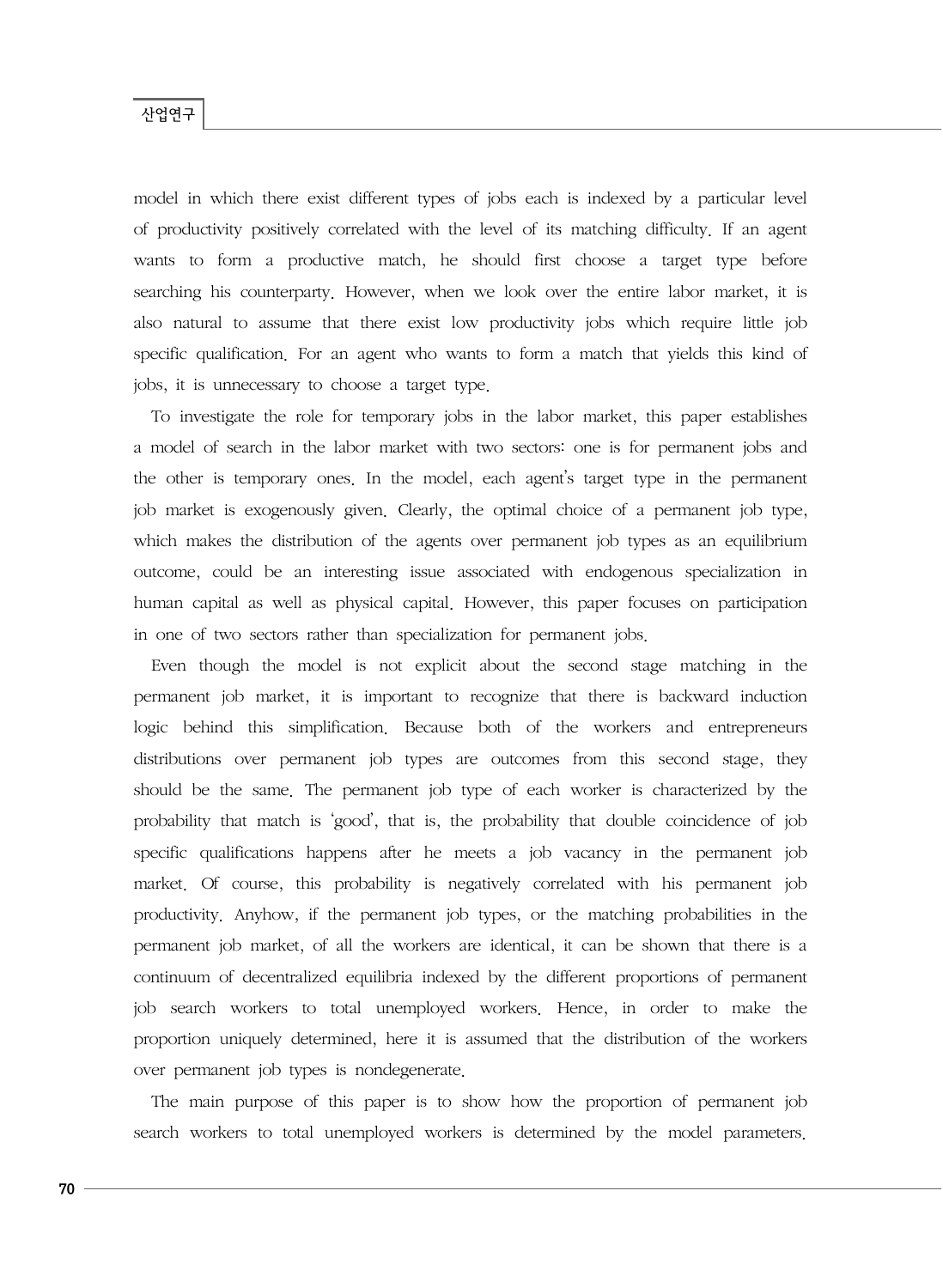Notice that this proportion directly shows which types of permanent jobs can actually exist in the labor market. This paper also investigates the effects of changes in the model parameters on other statistics of the labor market. Especially, it analyses how changes in the parameters of one sector affect the other sector.

The rest of the paper is organized as follows. The next section develops the model and defines a steady state decentralized equilibrium. Section 3 presents the solution to the model and the qualitative results from comparative static analyses. Section 4 concludes.

### Ⅱ. Model

#### 1. Primitives

The model in this paper is an extension of the standard matching model of search in the labor market. See Mortensen and Pissarides (1999) and Andolfatto (2008) and their references for reviews of the standard matching model. Here, instead of writing down all of the common primitives, let me emphasize the distinguished features of the model in this paper.

First of all, our model has two sectors, called permanent and temporary job sector respectively. They are indexed by  $s \in \{H, L\}$ , where *H* indicates the permanent job sector and *L* indicates the other.

There exists a continuum of workers, with total mass equal to one. A key feature of the model is that heterogeneous workers are distributed over permanent job types indexed by  $\varepsilon$ . The distribution function of  $\varepsilon$  is denoted by F. Each unemployed workers can search a job only in one sector in each period. Hence the value of unemployment of a worker with specific permanent job type  $\varepsilon$ , called type  $\varepsilon$  worker henceforth, is given by

$$
U(\varepsilon) = \max \{ U_H(\varepsilon), U_L \},
$$

where  $U_s$  represents the value of unemployed search in sector  $s$ . There also exist a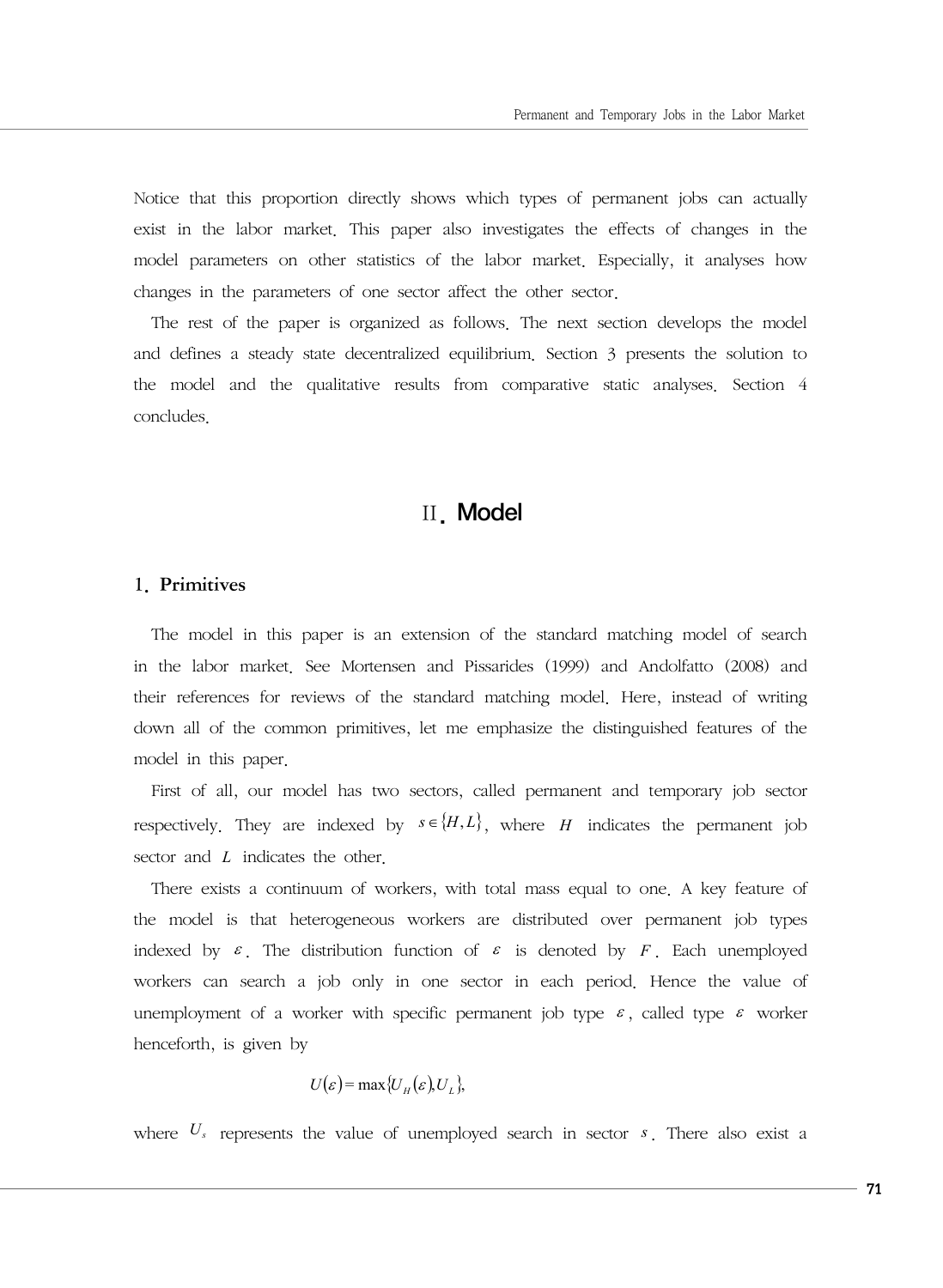continuum of entrepreneurs, with total mass equal to one, and they are also distributed over permanent job types. Because the second stage matching within the permanent sector is implicitly assumed, by backward induction, their distribution is assumed to be the same to that of workers. Entrepreneurs can create new job vacancies, that is, create vacant work sites and post them, in any of both sectors as much as they want by paying costs. Here, the value of a new vacancy posted by a entrepreneur with specific permanent job type  $\varepsilon$ , called type  $\varepsilon$  entrepreneur henceforth, is

$$
V(\varepsilon) = \max \{ V_H(\varepsilon), V_L \},
$$

where *Vs* indicates the value of a vacancy posted in sector *s*.

A standard matching function *m* , which is increasing, concave and CRS, represents the matching technology. Let  $v_s$  and  $u_s$  be the masses of job vacancies posted and unemployed workers searching jobs in sector *s*. Then,  $m(u_s, v_s)$  equals in value to the mass of 'meeting' in sector *s*. Hence the probability that a worker meets a vacancy, called job arrival rate, becomes

$$
\alpha_{w}(\eta_{s}) = \frac{m(u_{s}, v_{s})}{u_{s}} = m(1, \eta_{s}), \qquad (1)
$$

where  $\eta_s = \frac{v_s}{u_s}$  $\eta_s = \frac{v_s}{u_s}$  indicates market tightness (as commonly noted, but actually market slackness for the workers) in sector *s* . At the same time, for an entrepreneur, the arrival rate of a worker is given by

$$
\alpha_e(\eta_s) = m\left(\frac{1}{\eta_s}, 1\right) = \frac{\alpha_w(\eta_s)}{\eta_s}.
$$
\n(2)

It is assumed that temporary jobs do not require any qualification. Hence, whenever a worker meets a job vacancy in the temporary job sector, they form a productive match, that is, whenever a vacancy is filled with a worker, it becomes productive. The above probabilities are the same to the probabilities that they form a productive match in the temporary job market. In contrast, there exists the problem of double coincidence of job specific qualifications in the permanent job sector. It is assumed that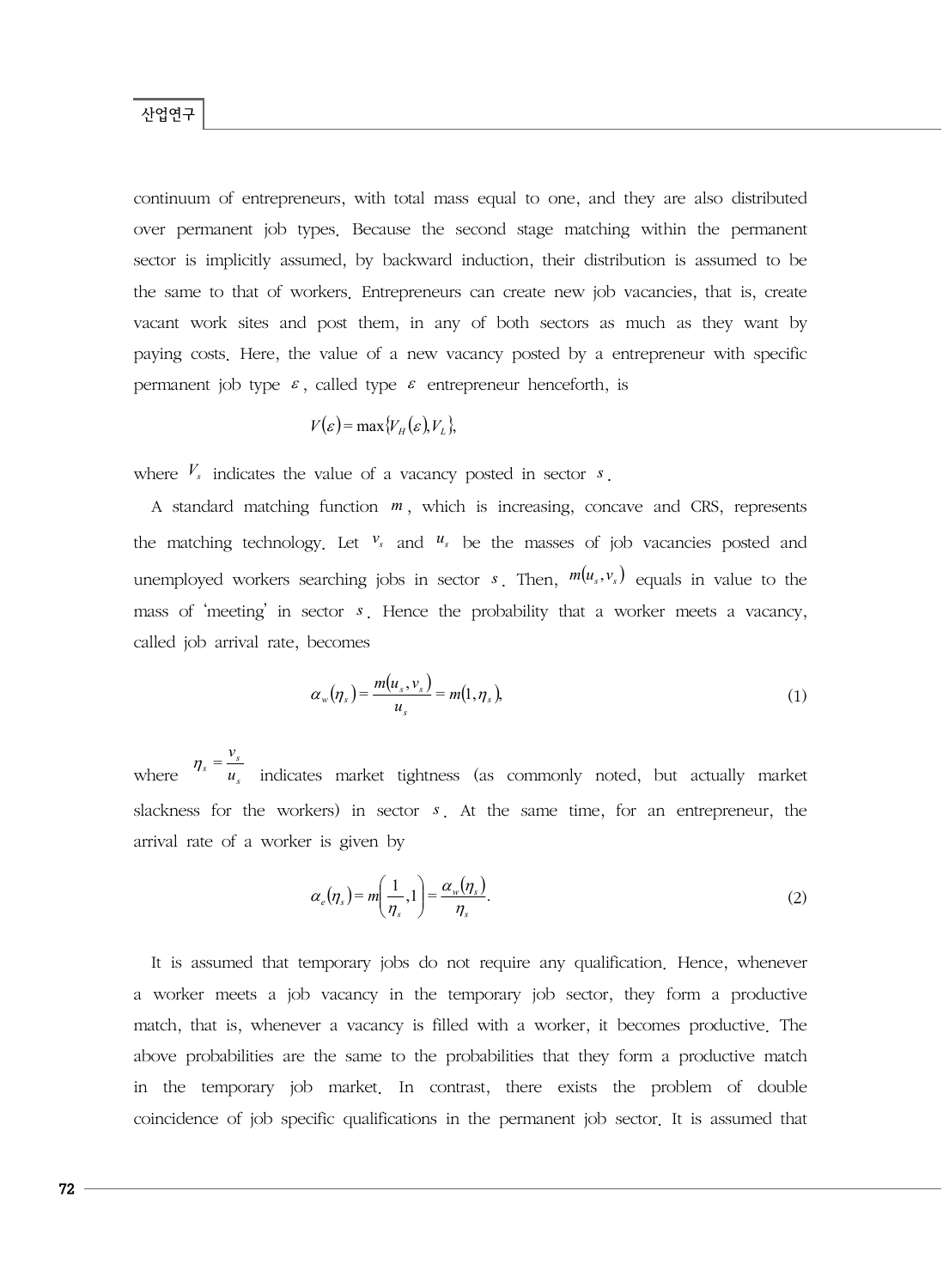a match is productive only with probability  $\varepsilon$  when a type  $\varepsilon$  worker meets an arbitrary job vacancy in the permanent job market. Hence the probability that a type  $\varepsilon$ worker forms a match is given by  $\epsilon \alpha_w(\eta_H)$  Symmetrically, the probability that a permanent job vacancy posted by a type  $\varepsilon$  entrepreneur, called type  $\varepsilon$  permanent job vacancy henceforth, forms a match is given by  $\epsilon \alpha_e (\eta_H)$ .

Every match in the temporary jobs sector produces  $y_L$  in each period. In the permanent job sector, a match of a type  $\varepsilon$  worker and a type  $\varepsilon$  vacancy produces  $y_H(1-\varepsilon)$ , where  $y'_H > 0$ . This reflects the fact that a permanent job with more difficulty in matching have higher productivity once matched.

The discount factor in time preferences is  $\beta \in (0,1)$ . The unemployment benefit is *b* in each period. The exogenous job destruction rate in sector *s* is  $\lambda_s \in (0,1)$  The cost of creating and maintaining a vacancy in sector *s* for one period is  $k<sub>s</sub>$ . The worker's bargaining power in a bilateral Nash bargaining for the wage determination is  $\theta$ . The proportion of permanent job search workers to total unemployed workers is denoted by

 $\pi = \frac{u_H}{u}$ . For notational simplicity, let  $\pi_H = \pi$  and  $\pi_L = 1 - \pi$ .

#### 2. Value Functions and Decision Rules

In the temporary sector, Bellman's equations are the same to those in the basic labor market matching model. Given an arbitrary wage  $W_L$ , the associate value of a filled temporary job to the employer,  $J_L$ , solves Bellman's equation:

$$
(1 - \beta)J_L = y_L - w_L - \beta \lambda_L J_L. \tag{3}
$$

Given worker arrival rate  $\alpha_e^L$ , the value of a new temporary job vacancy is

$$
(1 - \beta)V_L = -k_L + \beta \alpha_e^L J_L. \tag{4}
$$

Given an arbitrary wage  $w_L$ , the value of a temporary job to the worker,  $W_L$ , satisfies

$$
(1 - \beta)W_L = w_L + \beta \lambda_L [U(\varepsilon) - W_L], \tag{5}
$$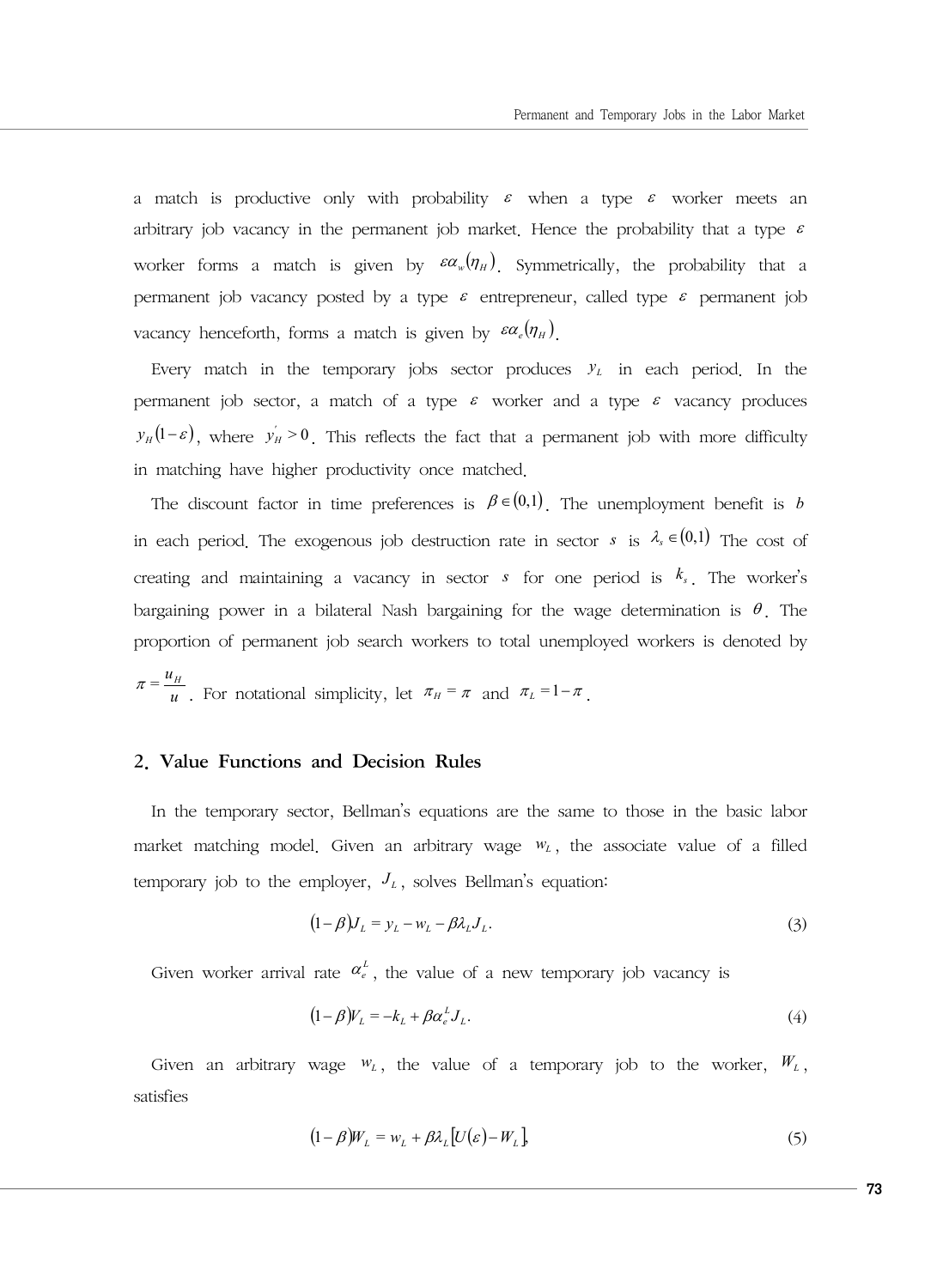and the value of unemployed search for a temporary job is

$$
(1 - \beta)U_L = b + \beta \alpha_w^L \left[W_L - U_L\right]
$$
\n<sup>(6)</sup>

Here, it is of use to notice that, in equation (5),  $U(\varepsilon) = U_L$  since  $\varepsilon$  is time invariant. Each worker searches a job in the same sector whenever unemployed.

The value of a type  $\varepsilon$  permanent job match to the employer,  $J_H(\varepsilon)$ , solves Bellman's equation:

$$
(1 - \beta)J_H(\varepsilon) = y_H(1 - \varepsilon) - w_H(\varepsilon) - \beta \lambda_H J_H(\varepsilon), \tag{7}
$$

and the value of a type  $\varepsilon$  permanent job vacancy is

$$
(1 - \beta) V_H(\varepsilon) = -k_H + \beta \varepsilon \alpha_e^H J_H(\varepsilon), \tag{8}
$$

The value of a permanent job to the type  $\varepsilon$  worker,  $W_H(\varepsilon)$ , satisfies

$$
(1 - \beta)W_H(\varepsilon) = w_H(\varepsilon) + \beta \lambda_H [U_H(\varepsilon) - W_H(\varepsilon)],
$$
\n(9)

and the value of unemployed search for a permanent job to the type  $\varepsilon$  worker is

$$
(1 - \beta)U_H(\varepsilon) = b + \beta \varepsilon \alpha_w^H \left[ W_H(\varepsilon) - U_H(\varepsilon) \right] \tag{10}
$$

Now it can be shown that worker's optimal sector choice is of the critical value form. Let  $\tilde{\varepsilon}$  be this critical value such that

$$
\widetilde{\varepsilon}\alpha_w^H \left[W_H\left(\widetilde{\varepsilon}\right) - U_H\left(\widetilde{\varepsilon}\right)\right] = \alpha_w^L \left[W_L - U_L\right] \tag{11}
$$

Then,

$$
U(\varepsilon) = \begin{cases} U_H(\varepsilon) & \text{if } \varepsilon \le \widetilde{\varepsilon} \\ U_L & \text{otherwise} \end{cases}
$$
 (12)

This is trivial from equation (6) and (10). An unemployed worker search a permanent job if and only if his type  $\varepsilon$  is greater than, or equal to, the critical value  $\tilde{\varepsilon}$ .

If positive amount of vacancies are posted in one sector, profit maximization and free entry require that all rents from new vacancy posting in that sector are exhausted. Entrepreneurs' decision is characterized by the vacancy posting condition: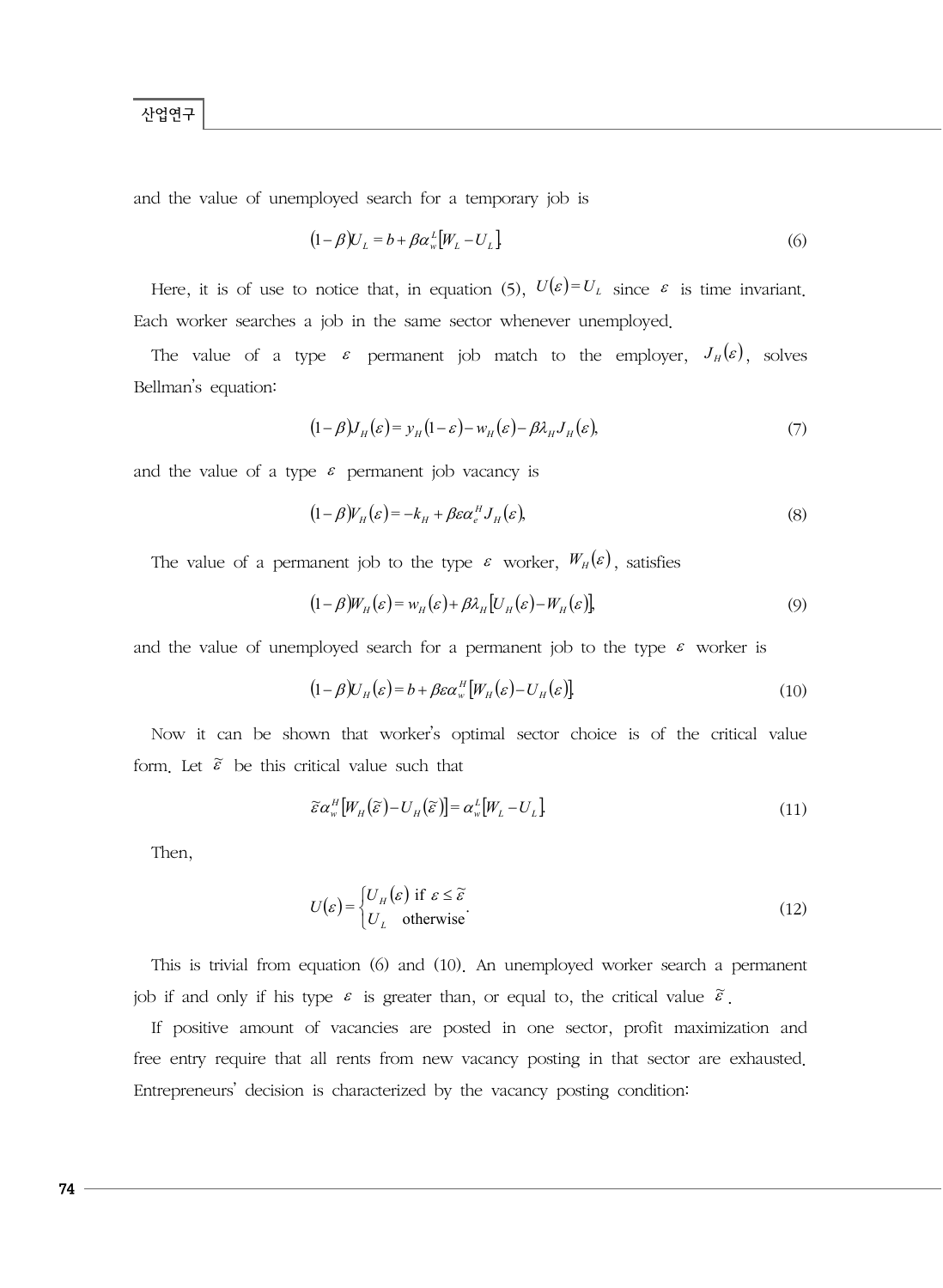$$
V_L \le 0, = 0 \text{ if } v_L > 0,
$$
  
\n
$$
V_H(\varepsilon) \le 0, = 0 \text{ if } v_H > 0 \text{ and } \varepsilon \ge \tilde{\varepsilon}.
$$
\n(13)

#### 3. Steady State Decentralized Equilibrium

In each sector, we seek the generalized Nash bargaining wage outcome:

$$
w = \operatorname{argmax}(W - U)^{\theta} (J - V)^{1-\theta}.
$$

This leads the well-known result that the worker's share of match surplus is the constant  $\theta$ .

$$
W_L - U_L = \theta [J_L + W_L - V_L - U_L],
$$
  
\n
$$
W_H(\varepsilon) - U_H(\varepsilon) = \theta [J_H(\varepsilon) + W_H(\varepsilon) - V_H(\varepsilon) - U_H(\varepsilon)] \quad \forall \varepsilon \ge \tilde{\varepsilon}.
$$
\n(14)

Wages are determined in the way satisfying the above equations.

Aggregate state  $\pi$  is determined by worker's individual decisions (12) and the distribution of  $\varepsilon$  over them:

$$
\pi = F(\widetilde{\varepsilon}) \tag{15}
$$

The arrival rates to individual agents are given by the market tightness and the matching technology:

$$
\alpha_w^s = \alpha_w(\eta_s), \alpha_e^s = \alpha_e(\eta_s), \forall s,
$$
\n(16)

where  $\alpha_w(\eta_s)$  and  $\alpha_e(\eta_s)$  are given in (1) and (2) respectively. Notice that, at a steady state,

$$
\alpha_{w}(\eta_{L})(1-\pi)u - \lambda_{L}e_{L} = 0, \qquad (17)
$$

$$
\sigma(\tilde{\varepsilon})\alpha_w(\eta_H)\pi u - \lambda_H e_H = 0,\tag{18}
$$

where  $\sigma(\tilde{\varepsilon}) = \int_{\tilde{\varepsilon}}^1 \varepsilon dF(\varepsilon)$ . Hence, we have

$$
u = \frac{\lambda_H \lambda_L}{\lambda_H \lambda_L + \lambda_L \pi \sigma(\widetilde{\varepsilon}) \alpha_w(\eta_H) + \lambda_H (1 - \pi) \alpha_w(\eta_L)}.
$$
(19)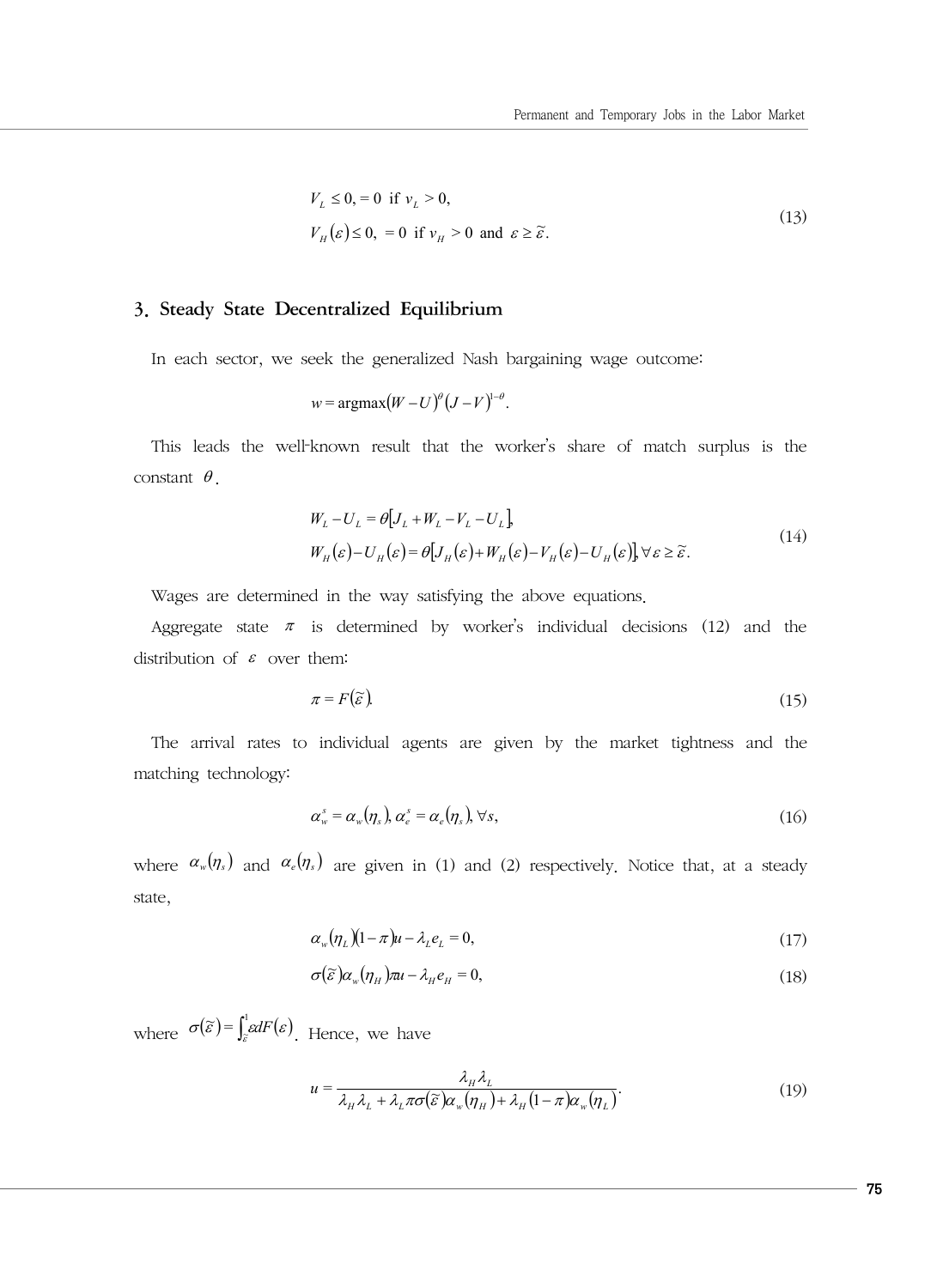Definition. A steady state decentralized equilibrium is a list of the value functions  $J_s$ ,  $V_s$ ,  $W_s$ ,  $U_s$ ,  $\forall s \in \{H, L\}$ , the unemployment rate *u*, the permanent sector participation ratio  $\pi$ , the vacancy rates  $v_s$ ,  $\forall s$ , the wages  $w_s$ ,  $\forall s$  and the arrival rates  $\alpha^s_*$ ,  $\alpha^s_*$ ,  $\forall s$  which satisfies; (i) value functions: (3), (4), ..., (10); (ii) decision rules:  $(12)$ ,  $(13)$ ;  $(iii)$  wage determination:  $(14)$ ; and  $(iv)$ consistency: (15), (16), (19).

### Ⅲ. Solution and Qualitative Results

#### 1. Model Solution

Let define the net surplus of a match by

$$
S_L = J_L + W_L - V_L - U_L,
$$
  
\n
$$
S_H(\varepsilon) = J_H(\varepsilon) + W_H(\varepsilon) - V_H(\varepsilon) - U_H(\varepsilon), \forall \varepsilon \ge \tilde{\varepsilon}.
$$

Since we are interested in equilibrium with  $v_s > 0$ ,  $\forall s$ , by summing up the Bellman's equations and using the wage determination rules, we have

$$
(1 - \beta)S_L = y_L - b - \beta \lambda_L S_L - \beta \alpha_w (\eta_L) \beta S_L
$$
\n(20)

$$
(1 - \beta)S_H(\varepsilon) = y_H(1 - \varepsilon) - b - \beta \lambda_H S_H(\varepsilon) - \beta \varepsilon \alpha_w(\eta_H) \theta S_H(\varepsilon), \forall \varepsilon \ge \widetilde{\varepsilon}, \quad (21)
$$

and by using the vacancy posting conditions and the wage determination rules, we get

$$
k_L = \beta \frac{\alpha_w(\eta_L)}{\eta_L} (1 - \theta) S_L, \qquad (22)
$$

$$
k_H = \beta \varepsilon \frac{\alpha_w(\eta_H)}{\eta_H} (1 - \theta) S_H(\varepsilon), \forall \varepsilon \ge \widetilde{\varepsilon}.
$$
 (23)

In the temporary job sector, as is standard,  $\int_{0}^{t} (1 - \pi)u$  $\eta_L = \frac{v_L}{(1 - \pi)u}$  and *S<sub>L</sub>* are uniquely determine by solving (20) and (22) simultaneously. Meanwhile, the definition of critical value  $\tilde{\varepsilon}$  in (11) and the wage determination rules yields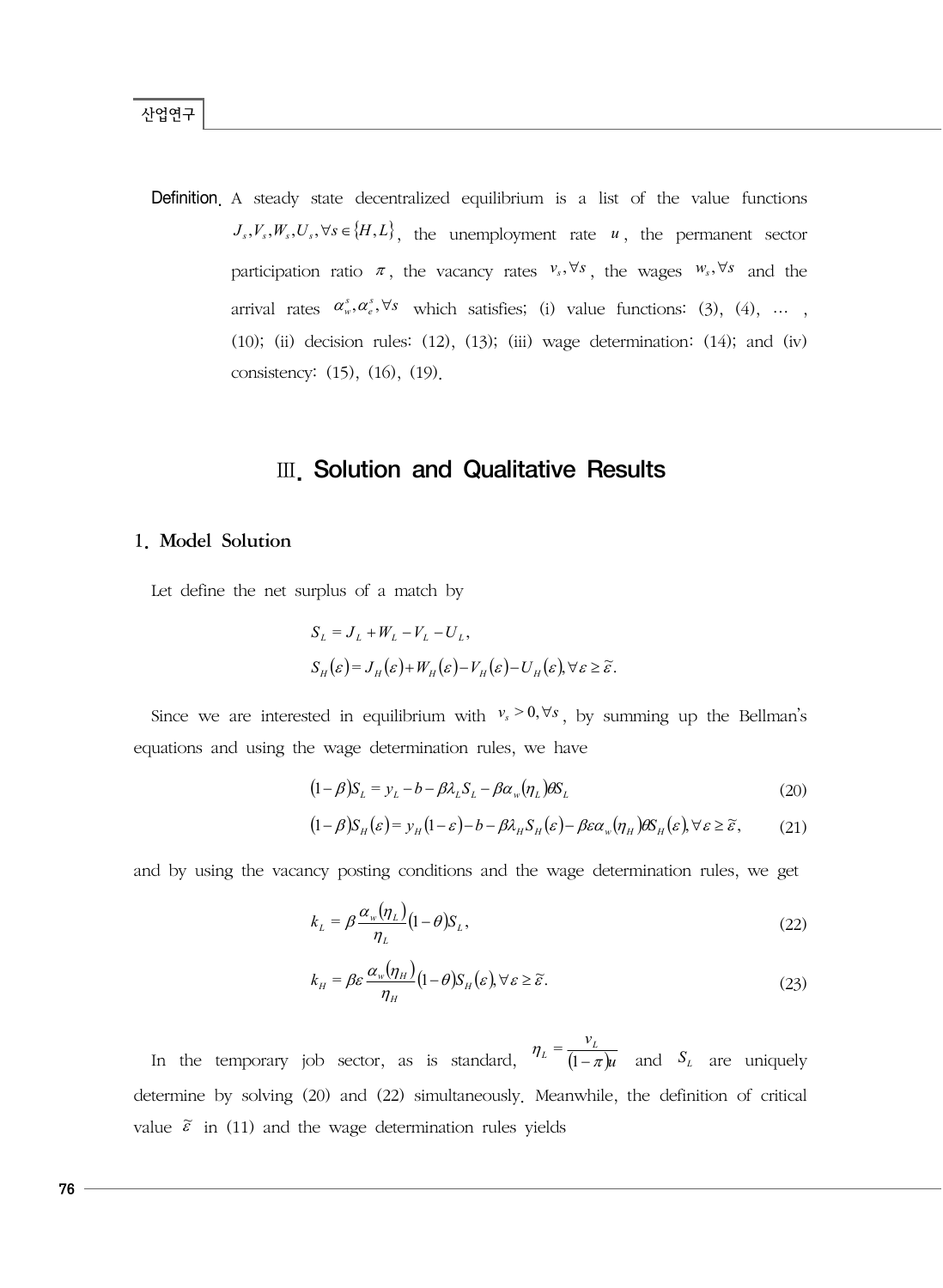$$
\widetilde{\varepsilon} \alpha_{w}(\eta_{H}) S_{H}(\widetilde{\varepsilon}) = \alpha_{w}(\eta_{L}) S_{L}, \tag{24}
$$

and from (22) and (23),

$$
\frac{\varepsilon}{k_H} \frac{\alpha_w(\eta_H)}{\eta_H} S_H(\varepsilon) = \frac{\widetilde{\varepsilon}}{k_H} \frac{\alpha_w(\eta_H)}{\eta_H} S_H(\widetilde{\varepsilon}) = \frac{1}{k_L} \frac{\alpha_w(\eta_L)}{\eta_L} S_L, \forall \varepsilon \ge \widetilde{\varepsilon}.
$$
 (25)

Then, by dividing (24) by (25), we have

$$
\eta_{H} = \frac{k_{L}}{k_{H}} \eta_{L} = \frac{1}{\kappa} \eta_{L},
$$
\n
$$
S_{H}(\widetilde{\varepsilon}) = \frac{\alpha_{w}(\eta_{L})}{\widetilde{\varepsilon}\alpha_{w}(\frac{\eta_{L}}{\kappa})} S_{L}
$$
\n(26)

Since we knows the values of  $\eta_L$  and  $S_L$ , by plugging these  $\eta_H$  and  $S_H(\tilde{\varepsilon})$  into (21), we can get the value of  $\tilde{\varepsilon}$ . That is,  $\tilde{\varepsilon}$  is a solution to

$$
G(\widetilde{\varepsilon}) = y_H(1 - \widetilde{\varepsilon}) - b - \{1 - \beta(1 - \lambda_H)\} \frac{\alpha_w(\eta_L)}{\widetilde{\varepsilon}\alpha_w(\kappa \eta_L)} S_L - \beta \theta \alpha_w(\eta_L) S_L = 0. \tag{27}
$$

Thus, if the above equation has the unique solution in  $(0,1)$ , we can get  $\pi$  directly from  $\pi = F(\tilde{\varepsilon})$ . To guarantee this unique existence, we assume that  $y_H(0)$ , the minimum permanent job productivity, is small enough to make  $G(1) < 0$ , and that  $y'_H$  is large enough to make  $G' < 0$  on  $(0,1)$ . In Appendix 1, it is shown that there exist more arrogant assumptions for this unique existence. Nevertheless, from those assumptions, we have  $G' > 0$  around its solution as shown in the Appendix. Since a change in *G* has the direction opposite to that in the permanent job productivity  $-y'_H < 0$ , this leads comparative statistics inconsistent with our intuition. Hence it would be better not to adopt those assumptions.

Once  $\pi$  is recovered, we can get the unemployment rate  $u$  from (19). Then, from the known values of  $\eta_s$ ,  $\forall s$ , we can find  $v_s > 0$ ,  $\forall s$ . We are done at this point. However, if we are interested in the sectoral employment rate, we can compute them from (18) and (17).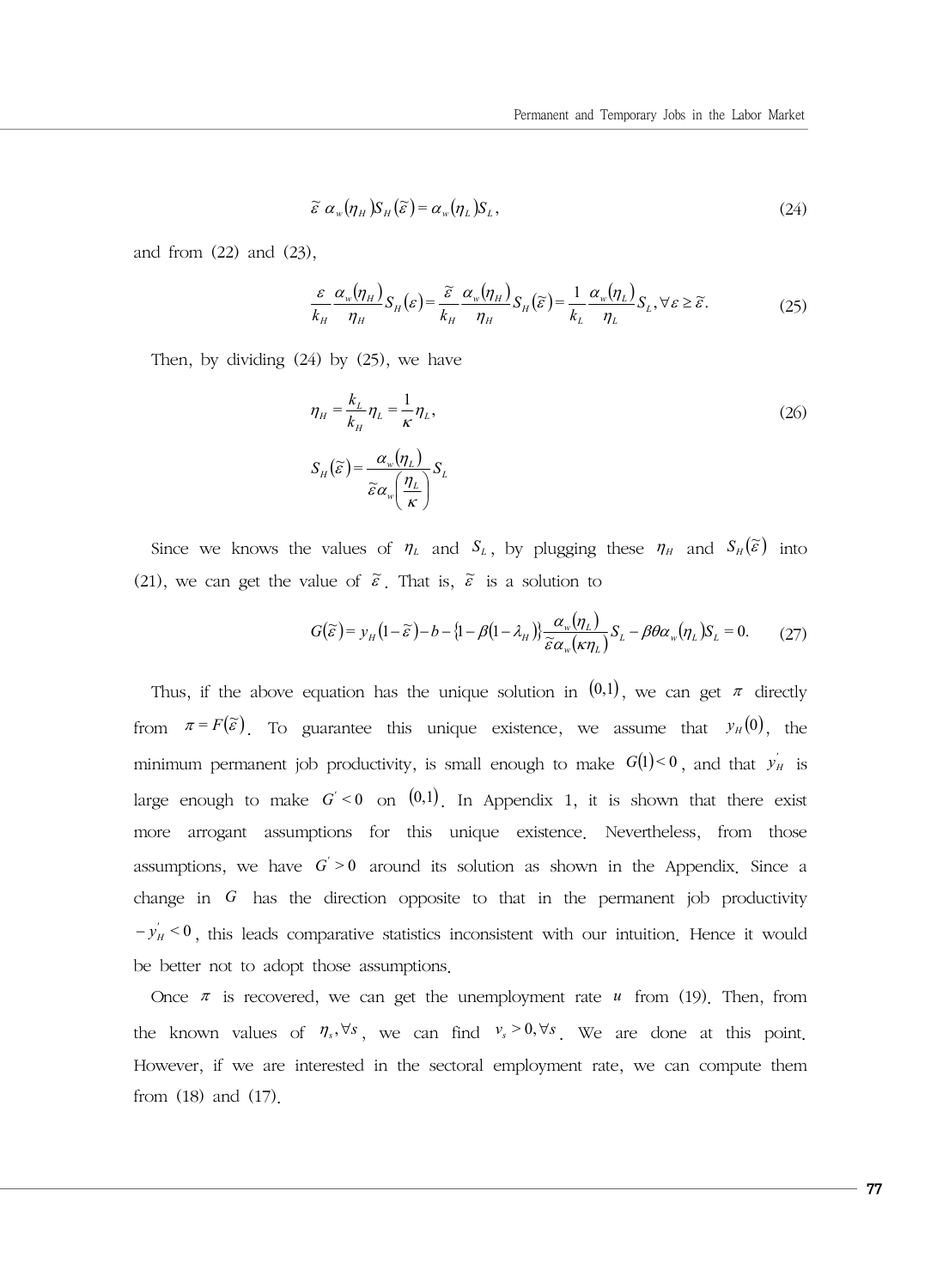#### 산업연구

#### 2. Comparative Statistics

In the previous subsection, it is shown that we can solve the model numerically once the model parameters including the functional forms are calibrated. In this subsection, try to find some qualitative results without actually computing the numerical solution.

In each sector, we have the comparative statistics same to those in the basic matching model:  $\frac{\partial S_L}{\partial b} < 0$ ,  $\frac{\partial S_H(\varepsilon)}{\partial b} < 0$ ,  $\forall \varepsilon \ge \widetilde{\varepsilon}$ ,  $\frac{\partial \eta_s}{\partial b} < 0$ ,  $\forall s$  $\frac{\mathcal{S}_L}{\partial b}$  < 0,  $\frac{\partial \mathcal{S}_H(\varepsilon)}{\partial b}$  < 0,  $\forall \varepsilon \geq \widetilde{\varepsilon}$ ,  $\frac{\partial \eta_s}{\partial b}$  < 0,  $\forall s$ ∂  $\frac{\partial S_L}{\partial b}$  < 0,  $\frac{\partial S_H(\varepsilon)}{\partial b}$  < 0,  $\forall \varepsilon \geq \tilde{\varepsilon}$ ,  $\frac{\partial \eta_s}{\partial b}$  < 0,  $\forall s$  and so on. See Appendix 2 for the complete analysis.

From these comparative statistics in each sector, equation (26) directly shows the effects of parameters in one sector on the market tightness in the other sector. That is,  $> 0, \frac{U_{II}}{U_{II}} < 0$ *H L L*  $\frac{H_H}{y_L} > 0, \frac{G_H}{\partial \lambda_L}$  $\eta_{H}$   $\sim$  0  $\eta$ ∂ ∂ ∂ ∂ and so on. It is interesting that the effects of the parameters in the same sector and those in the other sector on the market tightness have the same direction.

Here, for simplicity, let us assume that the matching function is of the form of Cobb-Douglas, that is,  $m(u, v) = u^{1-\gamma} v^{\gamma}$ ,  $\gamma \in (0,1)$ . Then, equation (25) becomes

$$
\varepsilon S_H(\varepsilon) = \kappa^\gamma S_L, \forall \varepsilon \geq \widetilde{\varepsilon}.
$$

This equation links changes in the parameters in one sector with changes in the match surplus on the other sector. Now, equation (27) becomes

$$
G(\widetilde{\varepsilon})=y_H(1-\widetilde{\varepsilon})-b-\{1-\beta(1-\lambda_H)\}\frac{\kappa^{\gamma}}{\widetilde{\varepsilon}}S_L-\beta\theta\alpha_{w}(\eta_L)S_L=0.
$$

Notice that, in the previous subsection, it is assumed that

$$
\frac{\partial G}{\partial \widetilde{\varepsilon}} = -y_H^{'}(1-\widetilde{\varepsilon}) + \{1-\beta(1-\lambda_H)\}\frac{\kappa^{\gamma}}{\widetilde{\varepsilon}}S_L < 0.
$$

For any parameter  $\varphi$ , if we find the sign of  $\partial \varphi$ ∂*G* from our already known comparative statistics, we can directly get the sign of  $\partial \varphi$ ε ∂  $\partial\widetilde{\varepsilon}$ by the implicit function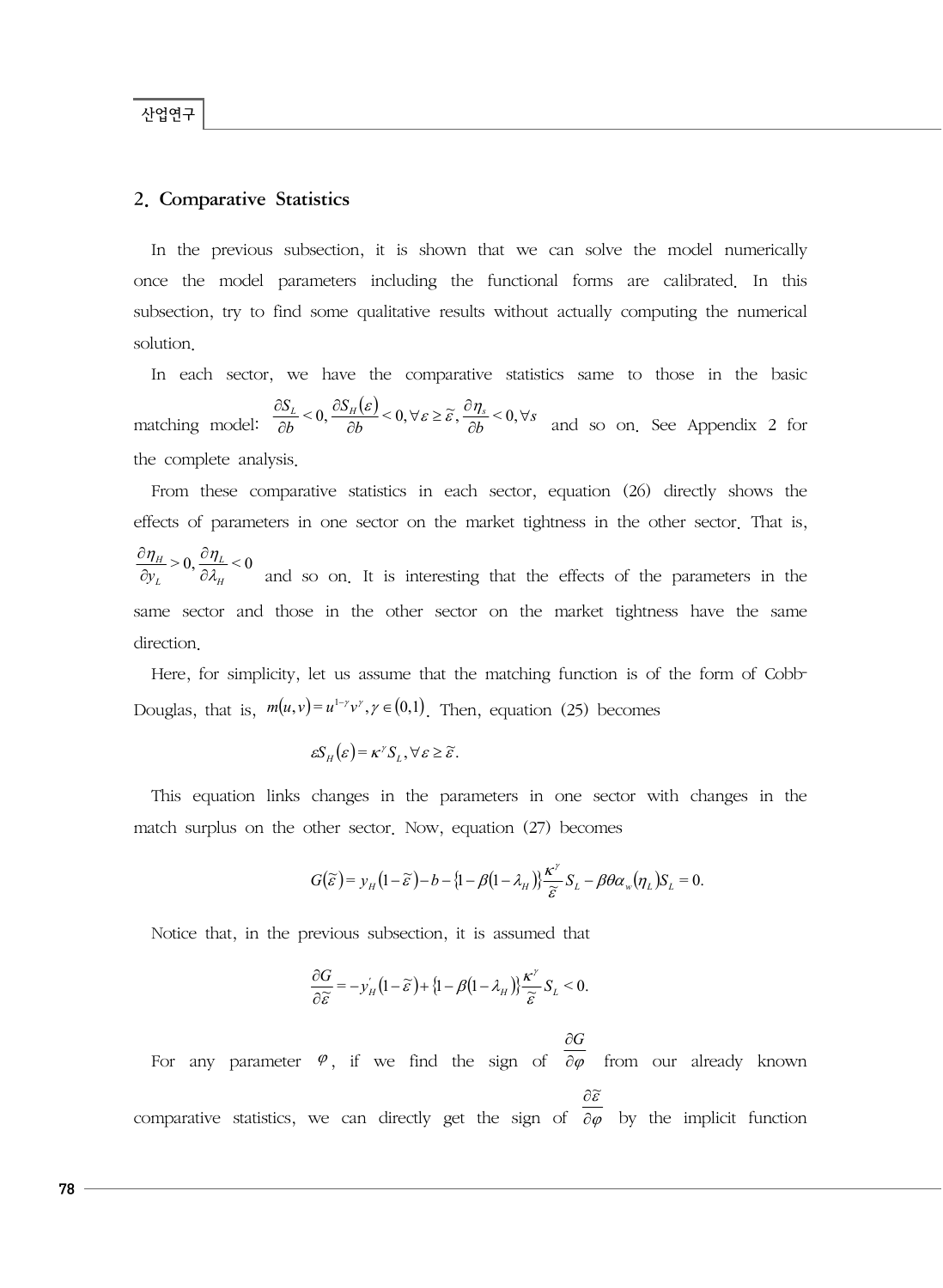theorem. Once it is found, from  $\pi = F(\tilde{\varepsilon})$ , we get the sign of  $\frac{\partial \pi}{\partial \varphi}$ ∂ ∂ , which yields the key findings in this paper.

First, we consider the effect of a rise in the temporary job productivity  $y_L$ . We have

$$
\frac{\partial G}{\partial y_L} = -\{1 - \beta(1 - \lambda_H)\} \frac{\kappa^{\gamma}}{\widetilde{\varepsilon}} \frac{\partial S_L}{\partial y_L} - \beta \theta \left\{\alpha_w'(\eta_L) \frac{\partial \eta_L}{\partial y_L} S_L + \alpha_w(\eta_L) \frac{\partial S_L}{\partial y_L}\right\} < 0,
$$

where  $\frac{\partial L}{\partial y_i} > 0$ ∂ *L*  $\frac{U_L}{V_L}$  $\frac{S_L}{S_V} > 0$  and  $\frac{\partial \eta_L}{\partial y_L} > 0$  $\frac{\partial \eta_L}{\partial y_L}$  $\frac{\partial \eta_L}{\partial y_L} > 0$  Hence  $\frac{\partial \widetilde{\varepsilon}}{\partial y_L} < 0$ ~<br>~ ∂ $y_L$ ∂<sup>ε</sup> and  $\frac{(1 - \pi)}{2} > 0$ ∂ $y_L$  $\partial (1 - \pi$ . This result is quite intuitive. We can imagine that more workers become willing to search temporary jobs because those jobs yields wages higher than before.

Next, we consider the effects of the job destruction rates  $\lambda_L$  and  $\lambda_H$ . For a change in the temporary job destruction rate, we have

$$
\frac{\partial G}{\partial \lambda_L} = -\{1 - \beta(1 - \lambda_H)\} \frac{\kappa^{\gamma}}{\widetilde{\varepsilon}} \frac{\partial S_L}{\partial \lambda_L} - \beta \theta \left\{\alpha_w'(\eta_L) \frac{\partial \eta_L}{\partial \lambda_L} S_L + \alpha_w(\eta_L) \frac{\partial S_L}{\partial \lambda_L}\right\} > 0,
$$

where  $\frac{\partial S_L}{\partial \lambda_L} < 0$  $S_L$ ∂λ  $\frac{\partial S_L}{\partial \lambda_L}$  < 0 and  $\frac{\partial \eta_L}{\partial \lambda_L}$  < 0 *L* λ η ∂  $\frac{\partial \eta_L}{\partial \lambda_L} < 0$ . Hence  $\frac{\partial \widetilde{\varepsilon}}{\partial \lambda_L} > 0$ ~<br>~  $\lambda_{\scriptscriptstyle L}$ ε ∂ ∂ and  $\frac{(1 - \pi)}{2} < 0$  $\lambda_{\scriptscriptstyle L}$ π ∂ ∂(1 – . This result is also quite intuitive. We can imagine that less workers become willing to search temporary jobs because those jobs do not last so long as before when employed. However, for a change in the permanent job destruction rate, we have

$$
\frac{\partial G}{\partial \lambda_H} = -\beta \frac{\kappa^{\gamma}}{\tilde{\varepsilon}} S_L - \left\{1 - \beta \left(1 - \lambda_H\right)\right\} \frac{\kappa^{\gamma}}{\tilde{\varepsilon}} \frac{\partial S_L}{\partial \lambda_H} - \beta \theta \left\{\alpha_w'(\eta_L) \frac{\partial \eta_L}{\partial \lambda_H} S_L + \alpha_w(\eta_L) \frac{\partial S_L}{\partial \lambda_H}\right\},\tag{28}
$$

where  $\frac{\partial S_L}{\partial \lambda_H} < 0$  $S_L$ ∂λ  $\frac{\partial S_{L}}{\partial \lambda_{H}}$  < 0 and  $\frac{\partial \eta_{L}}{\partial \lambda_{H}}$  < 0 *L* λ η ∂ ∂ . Here, the sign of  $\partial \lambda_{H}$ *G* ∂λ ∂ is ambiguous, and hence, so is

the sign of  $\partial \lambda$ <sub>*H*</sub> ε ∂  $\partial\widetilde{\varepsilon}$ and  $\partial \lambda$ <sub>H</sub> π ∂ ∂ . Notice that there exist both direct and indirect effects. The first term of the above equation implies that less workers become willing to search permanent jobs because those jobs do not last so long as before when employed. This can be called the direct effect. However, entrepreneurs do not post enough amount of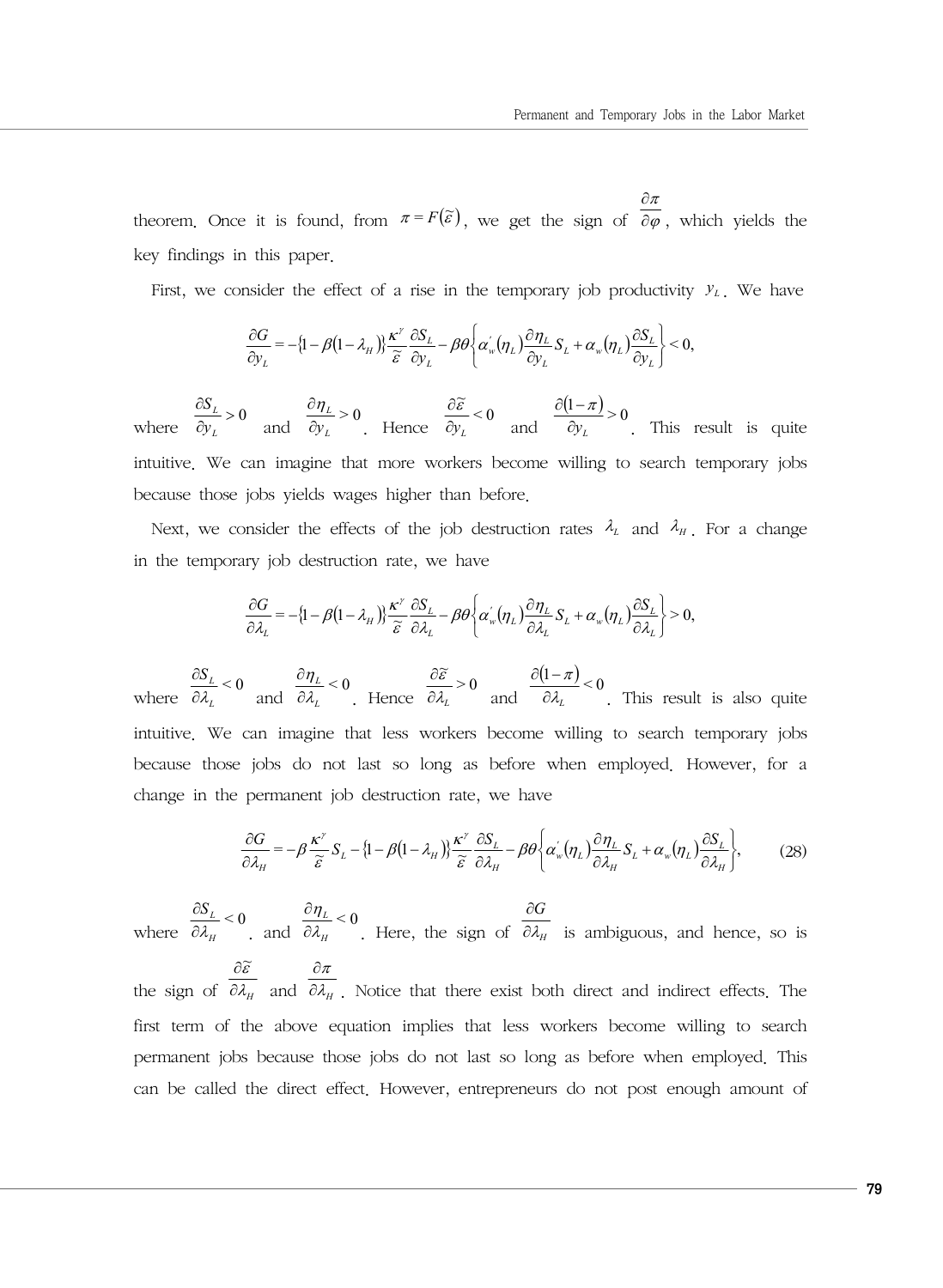temporary job vacancies required to totally absorb this movement, that is,  $\frac{\partial \eta_L}{\partial \lambda_H} < 0$ *L* λ η ∂ ∂ . Hence, if the temporary job market becomes remarkably more tight than the permanent job market, more workers may search permanent jobs. Of course, if this indirect effect is exceeded by the direct effect, we can say that smaller portion of unemployed workers are willing to search permanent jobs than before when the permanent job

destruction rate increases. That is,  $\frac{\partial h}{\partial \lambda_H} < 0$ π ∂ ∂ . It can be shown that that this happens if  $\kappa$ , the ratio of the cost of positing a permanent job vacancy to that of posting temporary one, is high enough. We can imagine that the permanent job market cannot become relatively less tight if creating permanent job vacancies requires costs much more than creating temporary ones to entrepreneurs.

We can do the same analysis for other model parameters. Let me consider just one more case of a rise in unemployment benefit *b* . We have

$$
\frac{\partial G}{\partial b} = -1 - \left\{1 - \beta \left(1 - \lambda_H\right)\right\} \frac{\kappa^{\gamma}}{\widetilde{\varepsilon}} \frac{\partial S_L}{\partial b} - \beta \theta \left\{\alpha_w'(\eta_L) \frac{\partial \eta_L}{\partial b} S_L + \alpha_w(\eta_L) \frac{\partial S_L}{\partial b}\right\},\,
$$

where  $\frac{\partial S_L}{\partial b} < 0$  $S_L$ ∂  $\frac{\partial S_L}{\partial b}$  < 0 and  $\frac{\partial \eta_L}{\partial b}$  < 0 ∂<sup>η</sup> . The sign of  $\overline{\partial b}$ *G* ∂ ∂ is ambiguous. However, in case that worker's bargaining power  $\theta$  is strong enough, then we have  $\frac{\partial \theta}{\partial b} > 0$ *G* ∂ ∂ , and hence  $> 0$  $\approx$ ∂*b*  $\frac{\partial \widetilde{\varepsilon}}{\partial b} > 0$  and  $\frac{\partial \pi}{\partial b} > 0$ ∂<sup>π</sup> . We can imagine that, if unemployment benefits increase, less workers are willing to have either permanent or temporary jobs. However, if worker's bargaining power is strong, workers will weight the productivity more than the matching probability. Thus a larger portion of unemployed workers are willing to search permanent jobs.

## Ⅳ. Concluding Remarks

This paper develops a model in which the labor market has both permanent and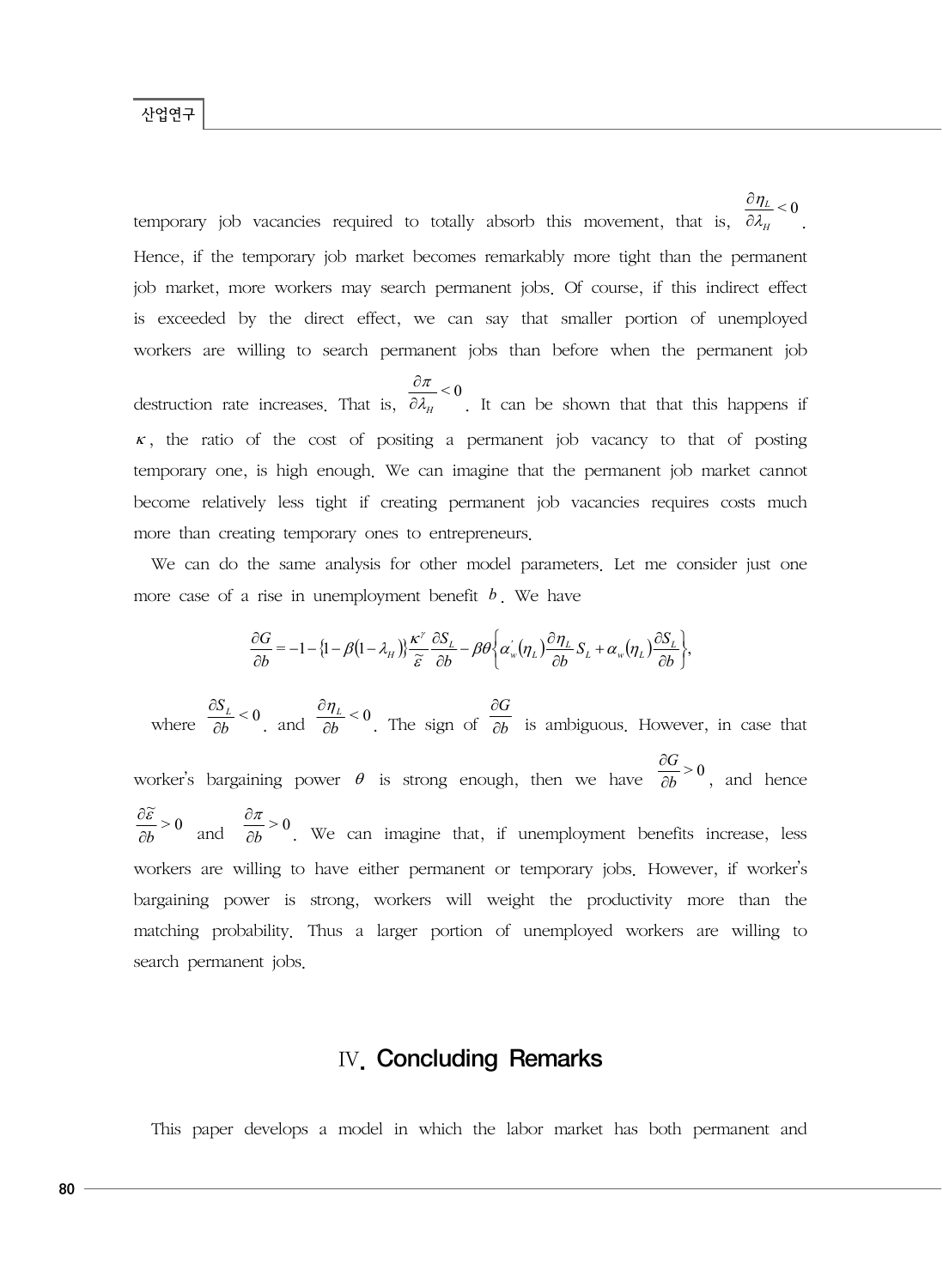temporary job sectors. The temporary job market in our model has special characteristic that workers can get jobs whenever they meet job vacancies there, but they have relatively low productivity when employed.

This paper provides sufficient conditions for the model have the unique solution, and the process to get that solution. This will be useful for further quantitative analysis once appropriate model parameterization is done.

It also investigates comparative statistics to find out qualitative results without actually computing that solution. Together with the appropriate assumption on the production technology in the permanent job sector, it obtains the results well matched with our intuition, and these findings highlight the interactions between two sectors in the labor market. For example, a rise in the destruction rate of permanent jobs makes tighter not only the permanent job market but also the temporary job market in a steady state equilibrium. Clearly, this happens since some unemployed workers of low permanent job productivity leaves the permanent job market and moves into the temporary job market. As a result, it could enlarge the relative size of the permanent job market if creating a permanent job vacancy is not so much relatively expensive. It is also noticeable that an increase in unemployment benefits could enlarge the relative size of the permanent job market if worker's bargaining power is strong enough.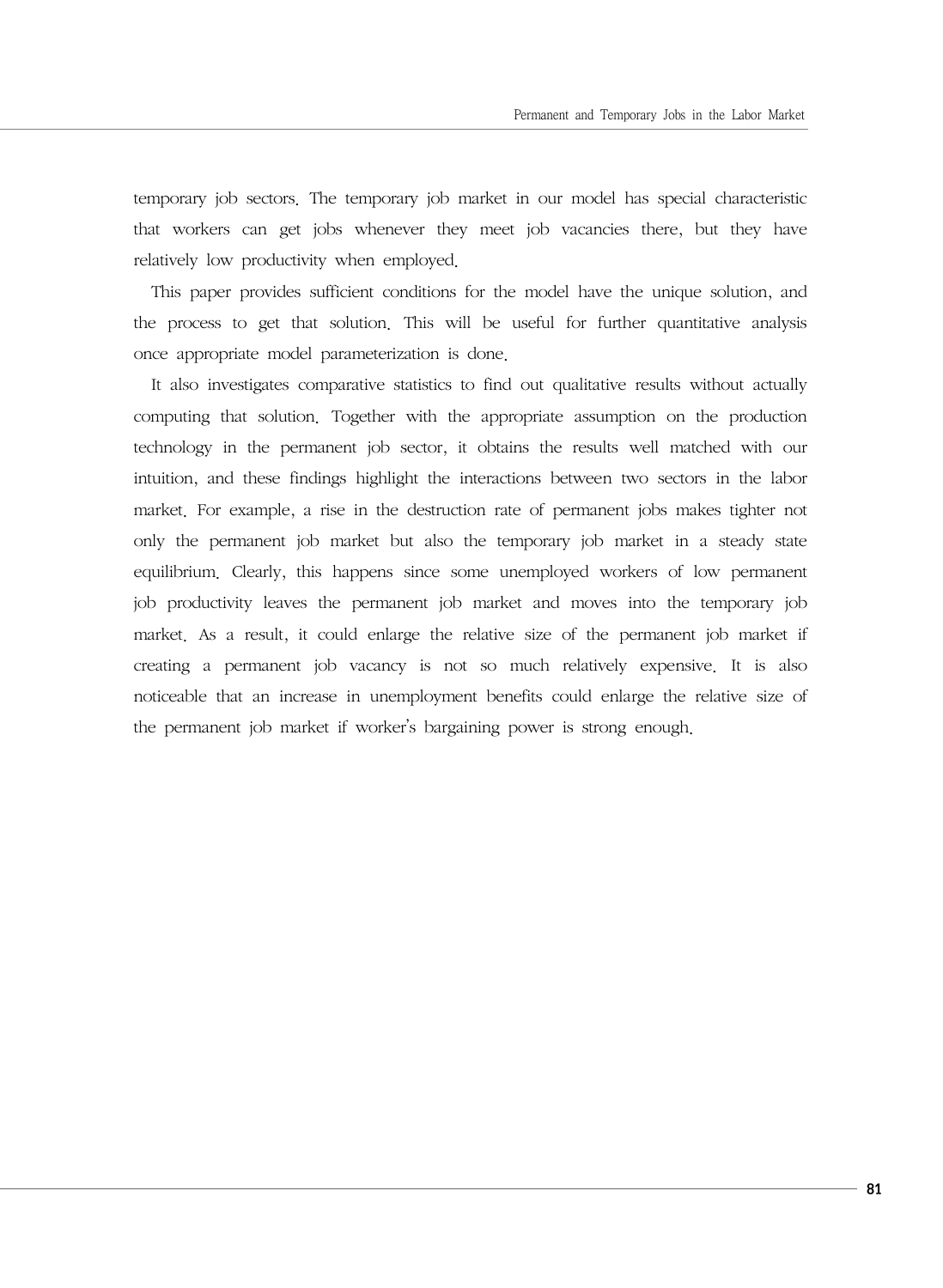#### **■** Appendix

#### A1.

Define  $\varphi = \left\{ 1 - \beta \left( 1 - \lambda_H \right) \right\} \left\{ \alpha_w(\eta_L) / \alpha_w(\kappa \eta_L) \right\} S_L$  and  $\psi = b + \beta \theta \alpha_w(\eta_L) S_L$ ,  $0 \le \varphi, \psi \le \infty$  for notational simplicity. Then,

$$
G(\widetilde{\varepsilon})=y_H(1-\widetilde{\varepsilon})-\frac{\varphi}{\widetilde{\varepsilon}}-\psi.
$$

If  $y_H(0)$  has a finite value and  $y_H(1) > \varphi + \psi$ , then,

$$
\lim_{\widetilde{\varepsilon}\to 0} G(\widetilde{\varepsilon}) > 0, G(1) > 0. \tag{A1.1}
$$

If  $\mathcal{Y}_H$  is continuous, so is G. There exist a solution. To show the uniqueness, first note that

$$
G^{''}(\widetilde{\varepsilon})=y_{H}^{''}\left(1-\widetilde{\varepsilon}\right)-\frac{2\varphi}{\widetilde{\varepsilon}^{3}}<0,\forall\widetilde{\varepsilon}\in(0,1),
$$

if  $y_H$  is linear or concave. So, to satisfy  $(A1.1)$ ,  $G$  should increase at least on small enough  $\tilde{\varepsilon}$ . If it reaches at its maximum greater than  $\varphi + \psi$ , then it decreases, but only to  $G(1) > 0$ . The graph of G intersects the *x*-axis only once, and it has a positive slope around that point.

#### A2.

Suppress the subscript  $s \in \{H, L\}$  here. For the permanent job sector, fix  $\varepsilon \geq \tilde{\varepsilon}$ , and  $\det S = \varepsilon S_H(\varepsilon)$ . Define

$$
Q(S,\eta) = \begin{bmatrix} y-b-\{1-\beta(1-\lambda)\}S-\beta\alpha_{w}(\eta)\theta S\\ -k+\beta\alpha_{e}(\eta)(1-\theta)S \end{bmatrix}.
$$

By applying the Implicit Function Theorem, for arbitrary parameters set  $\varphi$ , we have

$$
\left[\begin{array}{c}\n\frac{\partial S}{\partial \varphi} \\
\frac{\partial \eta}{\partial \varphi}\n\end{array}\right] = -(D_{(S,\eta)}Q)^{-1}D_{\varphi}Q
$$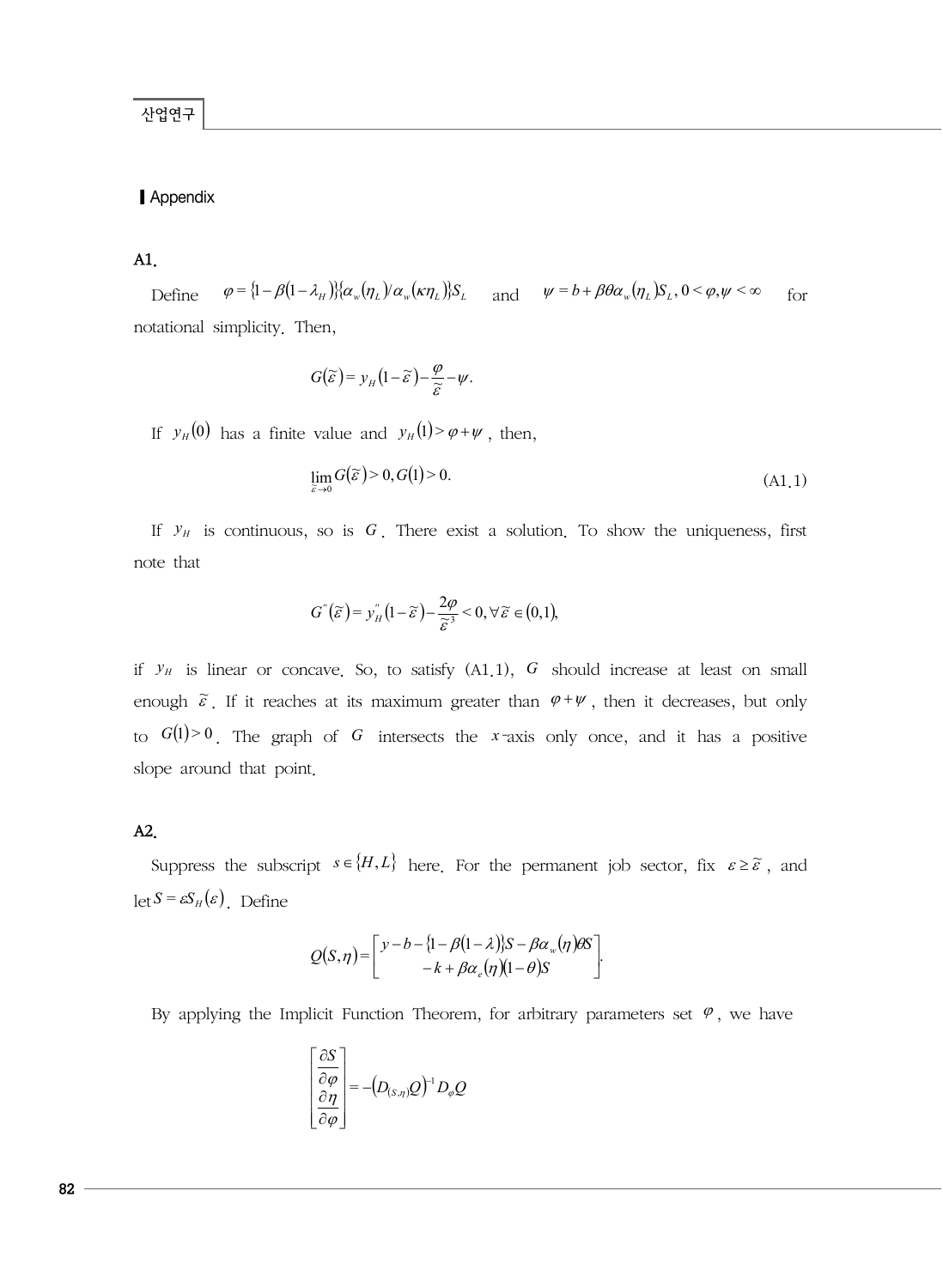$$
=\frac{1}{\det(Q)}\begin{bmatrix}-\beta\alpha'_{e}(1-\theta)S & -\beta\alpha'_{w}\theta S\\ \beta\alpha_{e}(1-\theta) & 1-\beta(1-\lambda)+\beta\alpha_{w}\end{bmatrix}D_{\varphi}Q,
$$

where  $\det(Q) = \beta(1-\theta)S[\{1-\beta(1-\lambda)\}]-\alpha_e^{\prime}\}+\beta\alpha_e^2\theta] > 0$ . In most cases, it is enough to consider the signs of the above elements.

$$
\begin{bmatrix} \frac{\partial S}{\partial \varphi} \\ \frac{\partial \eta}{\partial \varphi} \end{bmatrix} = (+\begin{bmatrix} (+) & (-) \\ (+) & (+) \end{bmatrix} D_{\varphi} Q.
$$

Define  $\varphi = (y, b, \lambda, k)$ . Then,

$$
D_{\varphi} Q = \begin{bmatrix} 1 & -1 & -\beta S & 0 \\ 0 & 0 & 0 & -1 \end{bmatrix}.
$$

It can be easily shown that  $\frac{\partial}{\partial y} > 0$ ,  $\frac{\partial}{\partial y} > 0$ *S* ∂ ∂ ∂  $\partial S$   $\partial \eta$ and so on. Now, define  $\varphi = (\beta, \theta)$ . Then,

$$
D_{\varphi} Q = \begin{bmatrix} -\beta \alpha_w S & (1 - \lambda - \alpha_w \theta) S \\ -\beta \alpha_e S & \alpha_e (1 - \theta) S \end{bmatrix}.
$$

Once again, it is trivial  $\frac{\partial \eta}{\partial \theta} < 0$ η ∂  $\frac{\partial \eta}{\partial \theta}$  < 0, and we have  $\frac{\partial \eta}{\partial \beta}$  = (+)[{1 +  $\beta \alpha_w (1 - \theta)$ } $\alpha_e (1 - \theta)S$ ] > 0 .  $\frac{\partial S}{\partial \theta} = (+ \left[ (\alpha_e^{\prime} \alpha_w + \alpha_e^2 \theta) \beta^2 S^2 \right]$  $\frac{\partial S}{\partial \theta} = (+)[(\alpha_e^{'} \alpha_w + \alpha_e^{2} \theta) \beta^2 S^2]$  and  $\frac{\partial S}{\partial \beta} = (+)[-\{\alpha_e^{'} (1-\lambda) + \alpha_e^{2} \theta\} \beta (1-\theta) S^2]$ have ambiguous signs.

> 논문 투고일:2011‐07‐30 논문 수정일:2011‐08‐25 게재확정일:2011‐09‐08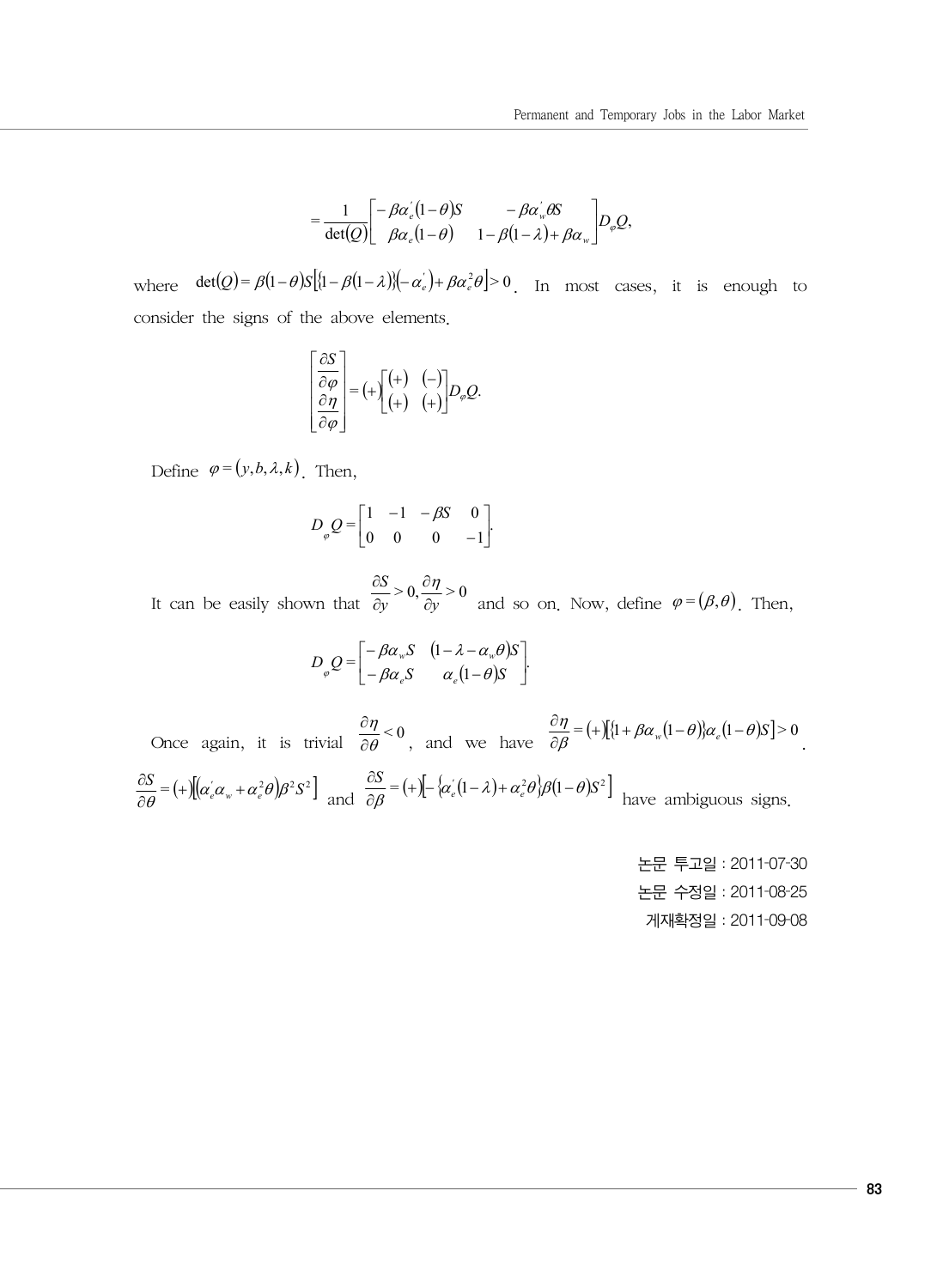## References

- Mortensen, Dale T. and Christopher A Pissarides. (1999). "New Developments in Models of Search in the Labor Market", In Handbook of Labor Economics, Vol.3, chap. 39, edited by O. Ashenfelter and D. Card. Elsevier, 2567‐2627.
- Andolfatto, David. (2008). "Search Models of Unemployment", In the New Palgrave Dictionary of Economics, Second Edition, Vol.7, edited by Steven N. Durlauf and Lawrence E. Blume. Palgrave Macmillan, 349‐355.